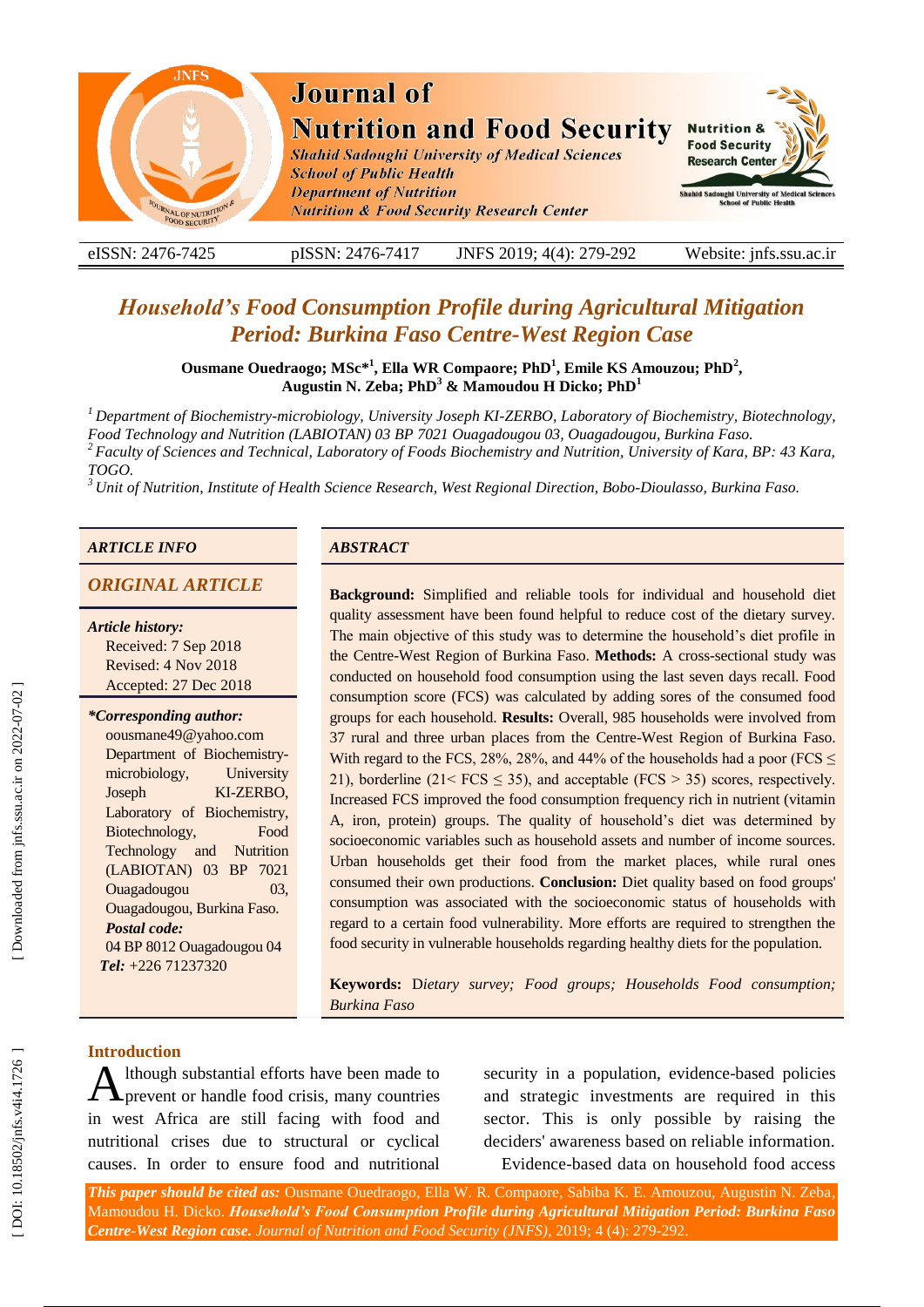mechanism or individual dietary data may be costly in term of money and time. Moreover, a high level of technical skills and capacities are needed for both data collection and analysis (Estelle and Marie, 2014). Simplified and reliable tools for individual and household diet quality assessment have been found helpful in reducing the cost s related to these types of dietary survey s during the past recent years (Estelle and Marie, 2014, Food and Nutrition Technical Assistance, 2006) ; such as calculation of food consumption scores (FCS), food variety , and food diversity.

Food diversity, as a qualitative measure of food consumption, gives an account of the variety of foods accessible to a households, which is close to the measure of diet nutritional adequacy at an individual level (World Food Programme, 2008). Household food diversity score provides a snapshot of the economic ability of a household to access a variety of foods, as demonstrated by several studies (Gina *et al.*, 2013, Kennedy *et al.*, 2010) .

The literature showed that the FCS was associated with caloric intake (Coates *et al.*, 2007, Deitchler *et al.*, 2010, Wiesmann *et al.*, 2009). Food consumption can be used as proxy measures for the underlying nutritional status (Tiwari *et al.*, 2013) .

Another tool is the recommended energy and nutrients intake , which represent s the intakes necessary for a person or a group of people to maintain good health and sustain sufficient reserves. In order to meet these needs, a food consumption national or local model is necessary by taking into account food practices and nature quality of the consumed food. Such data are not available for the Centre -West Region of Burkina Faso, where a study on household's food and nutritional assessment was carried out. This research aimed to present the findings of this study with regard to the household dietary quality in Burkina Faso region.

#### **Materials and Methods**

*Study design, location, and population :* A cross -sectional study was conducted on household food consumption from February 22 to 28 in 2017. The study was conducted in the Region of the Centre -West of Burkina Faso, located at 100 kilometres from Ouagadougou, the capital, during February 2017 , which is a period of agricultural mitigation (January to June) in Burkina Faso (Conseil National de Sécurité Alimentaire, 2016). This Region includes the provinces Boulkiemdé, Sanguié, Sissili, and Ziro. The total population of the region was estimated as1554040 in 2016 (715996 men and 838044 women) distributed among 119541 households with 87% residents in rural areas (Institut National de la Statistique et de la Démographie, 2017).

This region was the seventh poorest region of Burkina Faso with a poverty index of 41.3% in 2011 (Institut National de la Statistique et de la Démographie, 2011) . In 2016 , the prevalence of wasting, stunting , and underweight children was 8.8%, 25.1% , and 19.0% , respectively (Ministère de la santé, 2016) .

*Sampling :* The number of households was estimated according to OpenEpi (version 3) proportion sample size calculation (Dean *et al.*, 2013). The hypothesis was that at least 50% of the households will have poor FCS s.

The inclusion criterion for the households was signing informed consent form s. The exclusion criteria included having no consent to participate in the study and having no ability to answer the questions. In each household , the person in charge of food preparation was selected for the study on beh alf of the household.

*Ethical considerations* The study was approved by the Ethics Committee for Health Research of Burkina Faso. The study objectives were clearly explained to the participants, selected household heads , and local authorities.

*Data collection process and instruments :* Investigators and previously trained supervisors collected data fro m households. The face -to -face interview with the concerned people was used in households using pre -tested questionnaires. In each selected household , an individual interview was conducted with the person in charge of food

Downloaded from jnfs.ssu.ac.ir on 2022-07-02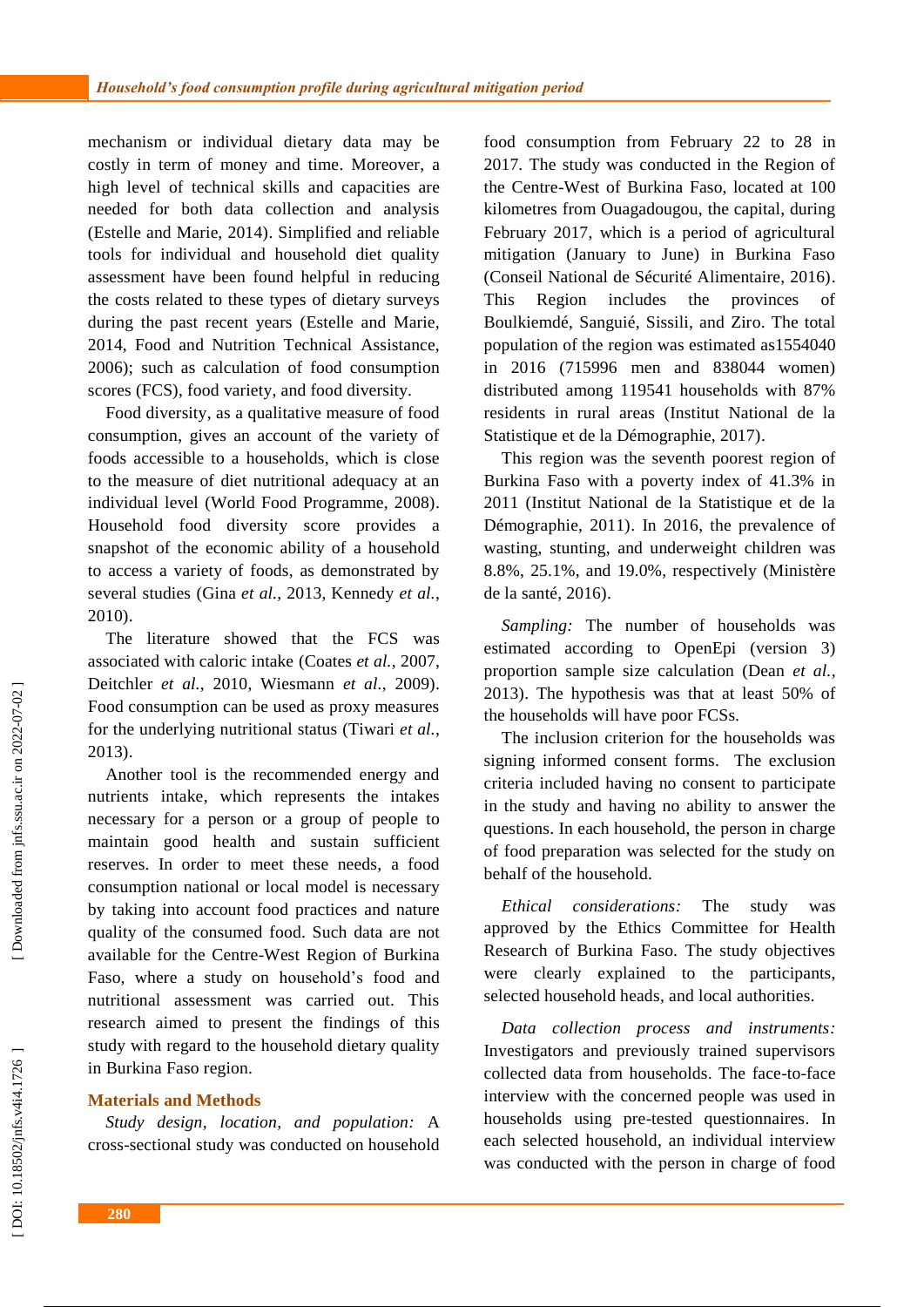preparation in the household. Socio -demographic information, economic data, household food consumption , and food sources were collected . A qualitative 7 -day food consumption recall was used to determine the number of day s each food item s or groups were eaten within the household during the previous 7 days. The number of meals per day was also collected. The 7 -day recall seems to be the most appropriate recall period to capture information about the household's habitual diet. A recall period longer than 7 days has proved to be problematic due to remembering difficulties. A shorter recall period would risk missing foods served habitually but infrequently at the household level.

The weekly special days (market, feasts , or celebrations) and normal days were both included in the recall. Yet, long periods of special diet days like Ramadan, other fasting periods , or special long festivities were excluded from the recall. Food items consumed in very small quantities (15 grams or less of fish or milk powder s, oilseeds, nuts, oil s/fat s/butter, and 3 tiles or less of sugar in beverages, etc.) were referred to as condiments, recorded separately , and not included in the FCS . The food sources retained for survey were purchase , own production , fishing/hunting, goods/services trade, barter , borrowing , gift , collection/picking, food aid, etc .

According to the African and Burkina Faso food composition table s , a list of 23 food items/groups were surveyed (Barbara *et al.*, 2012, Ministère de la santé, 2007). The food items were aggregated in eight food groups, including cereals, tubers and roots; legumes and nuts; meat, fish, poultry, and eggs; dark green leafy vegetables; fruit; oils and fats; milk and dairy products; and sugar/sugar products . Others information included questions related to household characteristics (household head gender, age, marital status, household income resources, drink water sources, etc. ).

Study variables: Socio-economic index was a group of the electro -household goods, fuel used for kitchen, household equipment, animals

possession, land possession , and household water sources. This index was transformed in 3 balanced effective classes in order to define some household with low, medium , and high socioeconomic level s . Meal frequency is a crude indicator of food consumption because households might adjust the quantity and quality of their food s . Sources of food consumed are collected to obtain a more comprehensive understanding of the household food availability and access.

Based on the information about the food consumption during the previous 7 days, the number of food groups consumed in the household were established and used for the household . The consumption days of each food group were summed and the maximum number was seven.

The FCS is a composite indicator of dietary diversity, food consumption frequency , as well as nutrient intake by a household. It is intended to capture both diet quantity and quality.

The household food consumption score was calculated by multiplying each food groups' weight (ranging from 0.5 to 4) by frequency (ranging from 0 to 7). The highest weight was attributed to foods with relatively high energy, good quality protein , and a wide range of micro nutrients that can be easily absorbed.

The score values calculated for each household were reported on a scale ranging from 0 to 112. The standard thresholds were used to determine three classes of households' food consumption (poor, borderline , and acceptable).

The poor consumption class (severe food insecurity) was related to households whose FCS was less than or equal to 21. The borderline consumption class (moderate food insecurity) include d households whose FCS was higher than 21 and less than or equal to 35.

The acceptable consumption class (food safety) composed of households with FCS higher than 35. The consumption frequency of food groups rich in specific nutrients (vitamin A, iron, and protein) was determined by adding food consumption frequency from subgroups rich in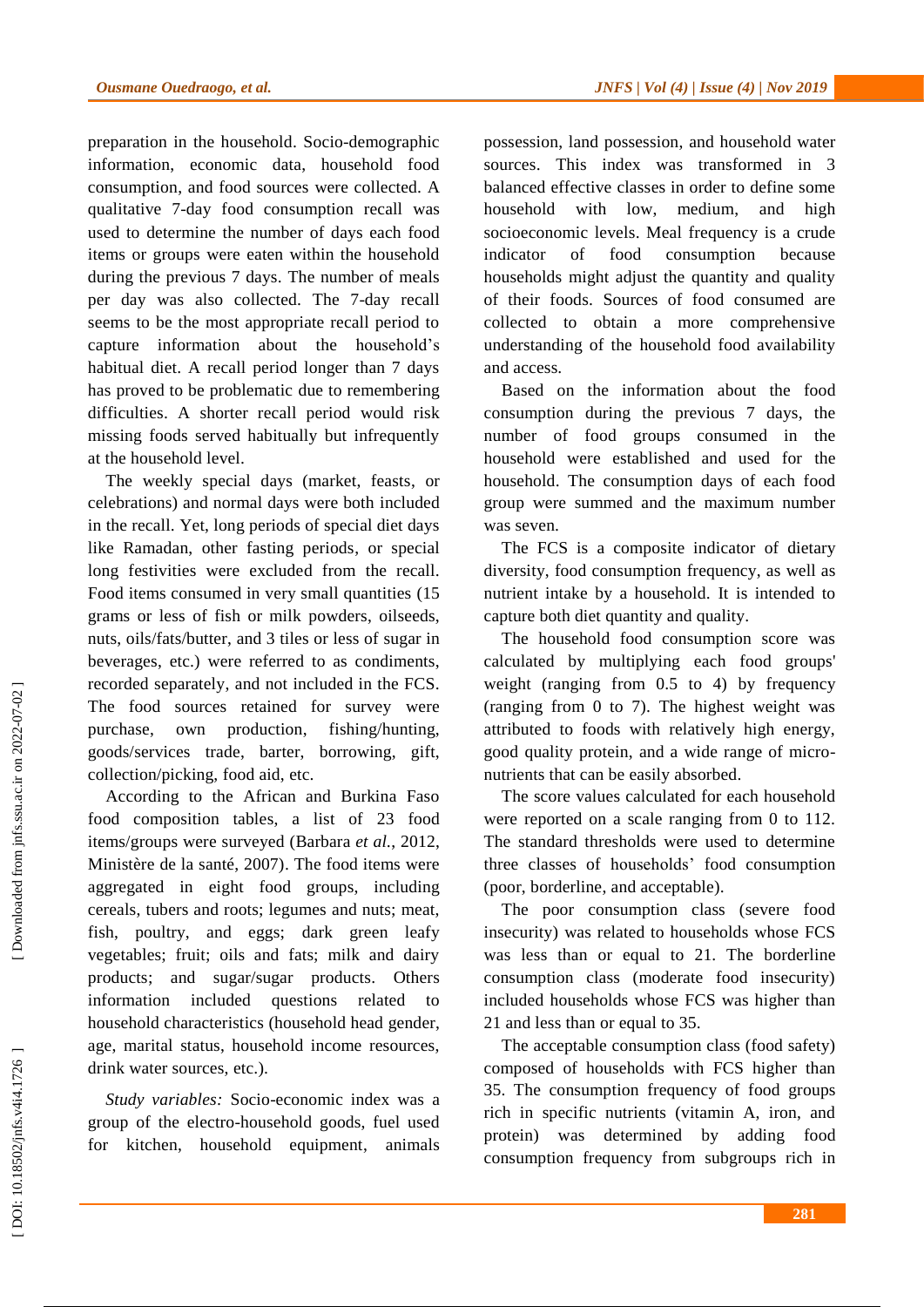nutrients.

To collect more information on consumption rate of households in specific nutrient -rich food group s (iron, vitamin A, protein), an analysis of the nutritional quality of the food consumption was made according to the WFP methodology (World food programme, 2015) .

Vitamin A -rich foods are: dairy, offal, eggs, vitamin A -rich vegetables, green leafy vegetables , and vitamin A -rich fruits. Protein -rich foods are: legumes, dairy products, lean meat, offal, fish , and eggs. Bioavailable iron -rich foods are: lean meat, offal , and fish.

In this study, we assessed the association of FCS and consumption frequency of the specific nutrient rich food groups with socio -demographic and economic variables.

*Ethics and informed consent:* Study protocol was validated by a committee of doctoral school of sciences and technologies in the University of Ouaga 1 Pr Joseph Ki -Zerbo. Health authorities in the Region of Centre -West were given authorization prior to the data collection. Informed consent forms were obtained before any inclusion of a household or an individual in the study. The protocol of this study was approved by Burkina Faso ethics committee of health research.

*Treatment and data analyses of data :* Data were analysed with IBM -SPSS version 20.0 (IBM Corp.,  $2011$ ). Socio-economic index was calculated by principal component analysis. The electro -household goods, fuel used for kitchen, household equipment, animals' possession, land possession , and household water sources were used in determination of the socioeconomic status index. Socioeconomic index was the first component obtained after extraction and correlation of the matrix method. This index was transformed in 3 balanced effective classes in order to define some household s with low, medium , and high socioeconomic level s . Later, bivariate descriptive analyse was used. Variables were expressed as frequencies, percentages, and mean  $\pm$  standard deviation (SD) with one decimal and confidence intervals (95%) . Differences were

considered significant at P-value  $< 0.05$  for all tests.

#### **Results**

*Socio*  $characteristics$  of the *surveyed households :* The sample consisted of 985 households identified in 37 villages and 3 towns in the Centre -West Region.

As shown in **Table 1**, 85% of the household s were headed by men, 66.5 % of the household heads were uneducated , and only 12.7% of them finished the primary school. Most of the household head s (70.5%) were monogamous, while 23.4% of them were polygamous.

Half of the households (50%) had three income sources, while the others (42% and 8%) had two and one income sources, respectively. Drinking water source was fountain in 53% of the household s , while 9% were still drinking water from unprotected duged wells ( **Table 1**).

Hosehold s' food consumption characteristics

In urban area s , the number of meals consumed per day was three or more in 74% of the households, while this rate was about 50% in adults in rural area .

In the last seven days, all households (100%) consumed grain food group s and its derivatives including tubers and legumes, 94% of households consumed meats, fish, poultry , and eggs, 90% of households consumed vegetables, 83% of households consumed legumes, 73% of households consumed sugars and sugar products, 65% of households consumed oils and fats, 35% of households consumed fruit s , and 30% of households consumed milk and dairy products (**Figure 1**).

Regarding the food frequency consumption, analysis indicates that , seven days before the survey, households consumed mainly cereals' group (51.3%), ( **Figure 2**).

*Food consumed sources* : According to **Table 2**, corn and millet/sorghum came from the own production and purchases' groups . Yet, rice, fonio (*Digitaria exilis* ), roots/tubers, poultry, meat, eggs, and legumes came from the purchases and own -production group . Majority of the food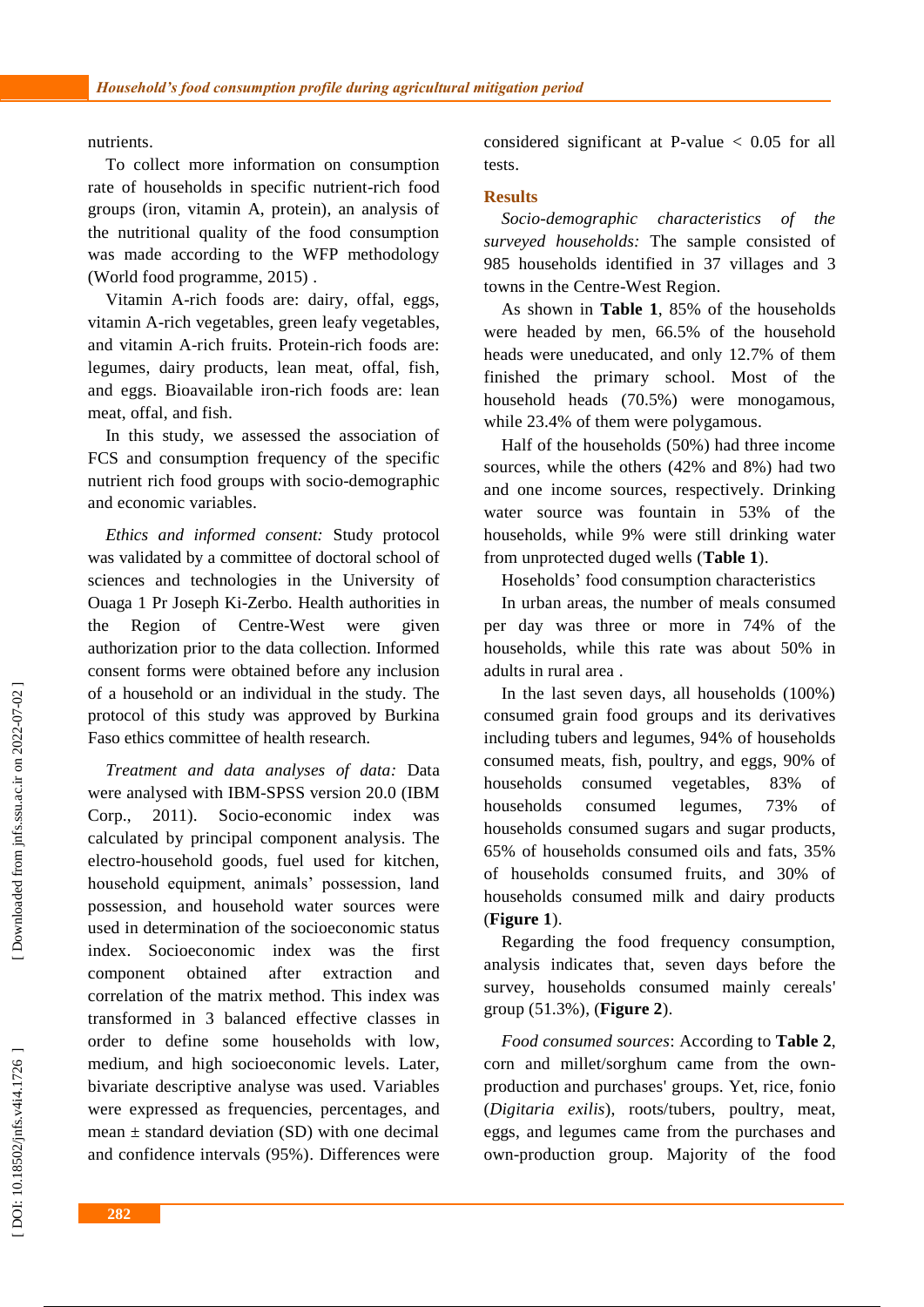groups containing bread , wheat, fish, milk , and dairy products were provided by purchase. Sugar , sugar products, and pasta came from purchase in households that had consumed them. Vegetables/leaves, fees/dried fruits came from purchase, and collection/piking came from own production and other sources.

*Food consumption score:* The FCS mean±SD and median were  $38.1 \pm 23.2$  and  $31.5$  (**Table 3**), respectively .

As presented in **Table 3**, the FCS was poor (FCS  $\leq$  21) in 28% of the households, at borderline  $(21 \leq FCS \leq 35)$  in 28% of the households , and at acceptable level (FCS > 35) in 44% of the households. Almost 56% of households had limited access to food during the agricultural mitigation period and food insecurity.

According to **Table 4**, vitamin A -rich and protein -rich food groups' consumption was more frequent in Sanguié than other provinces ( $P <$ 0.00 1 ). Consumption of iron -rich food groups was more frequent in Ziro households than other provinces  $(P \lt 0.001)$ . However, urban households consumed vitamin A -rich and protein rich food groups more frequently than the rural areas ( $P < 0.001$ ;  $P = 0.032$ ). No significant difference was observed between rural and urban areas concerning the consumption frequency of iron- rich food groups ( $P = 0.215$ ). A significant difference was seen among provinces ( $P < 0.001$ ).

However, increased consumption frequency of nutrients -rich food groups (vitamin A, iron, and protein) increased FCS and vice versa.

*FCS, socio -demographic , and economic characteristics :* According to **Table 5**, people living in households headed by men had a higher food consumption rate (45%) than those headed by women (42%). The people most vulnerable to food insecurity were those living in households having one (96%) or two (79%) sources of income , respectively. More than 40% of households had at least 3 sources of income and were at the borderline to acceptable levels with regard to food consumption score . The possession of animals was decisive in food insecurity ; households with animals were less affected by food insecurity than those who had none.

According to our results, 88% of the households who have no animals , were food insecure. Among households who practiced market gardening, 66% had an acceptable level of food consumption, while 37% of household have never practiced gardening  $(P < 0.001)$ . The education level  $(P = 0.10)$  of the household head did not have a significant effect on the households' food situation  $(P = 0.06)$ . In rural are a s, the proportion of households in the situation of severe food insecurity was 28% against 26% in urban areas  $(P = 0.29)$ .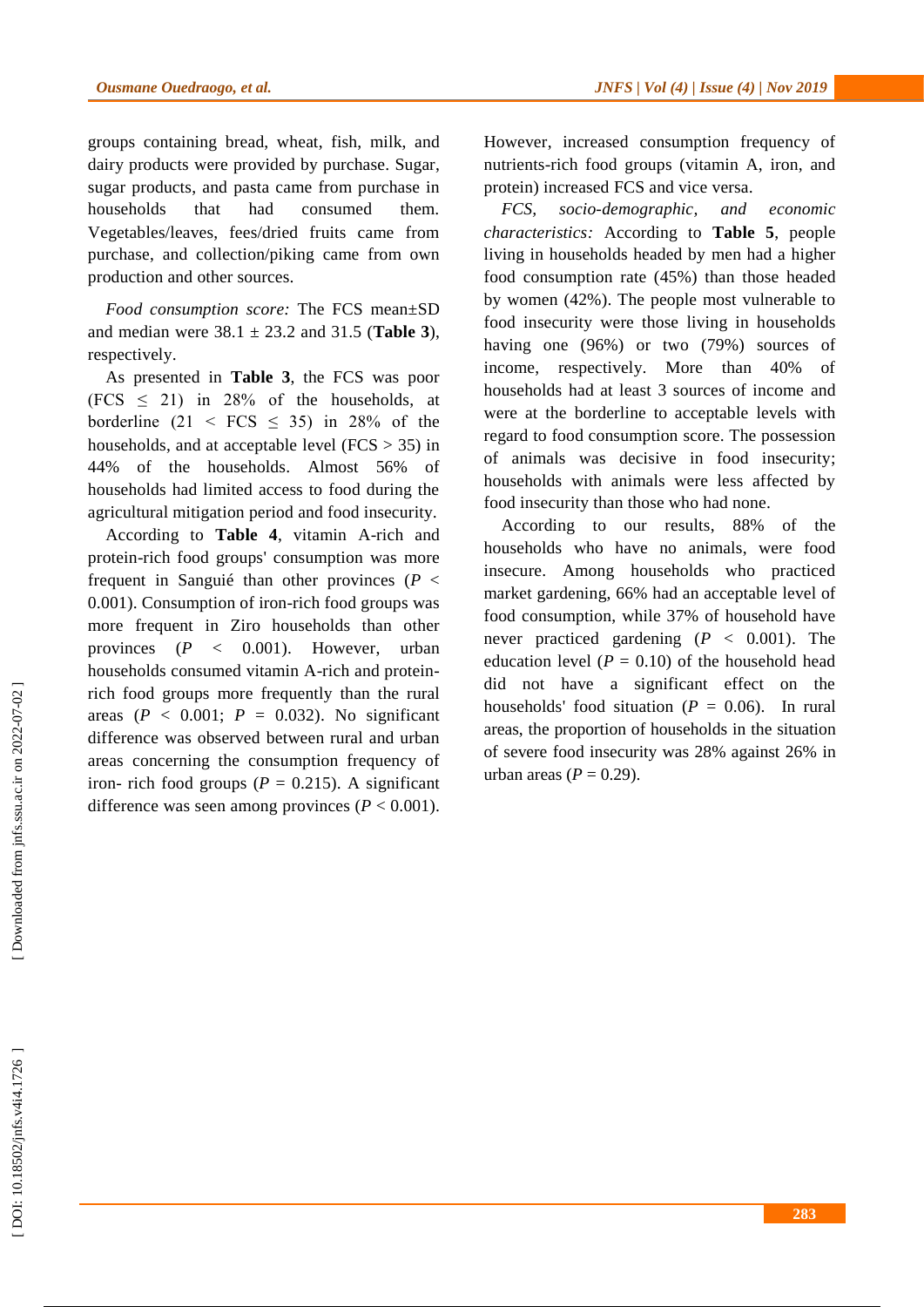

**Figure 1 .** Percentages of households' consumed food groups in the last 7 days



**Figure 2 .** Food group's consumption frequency (% households)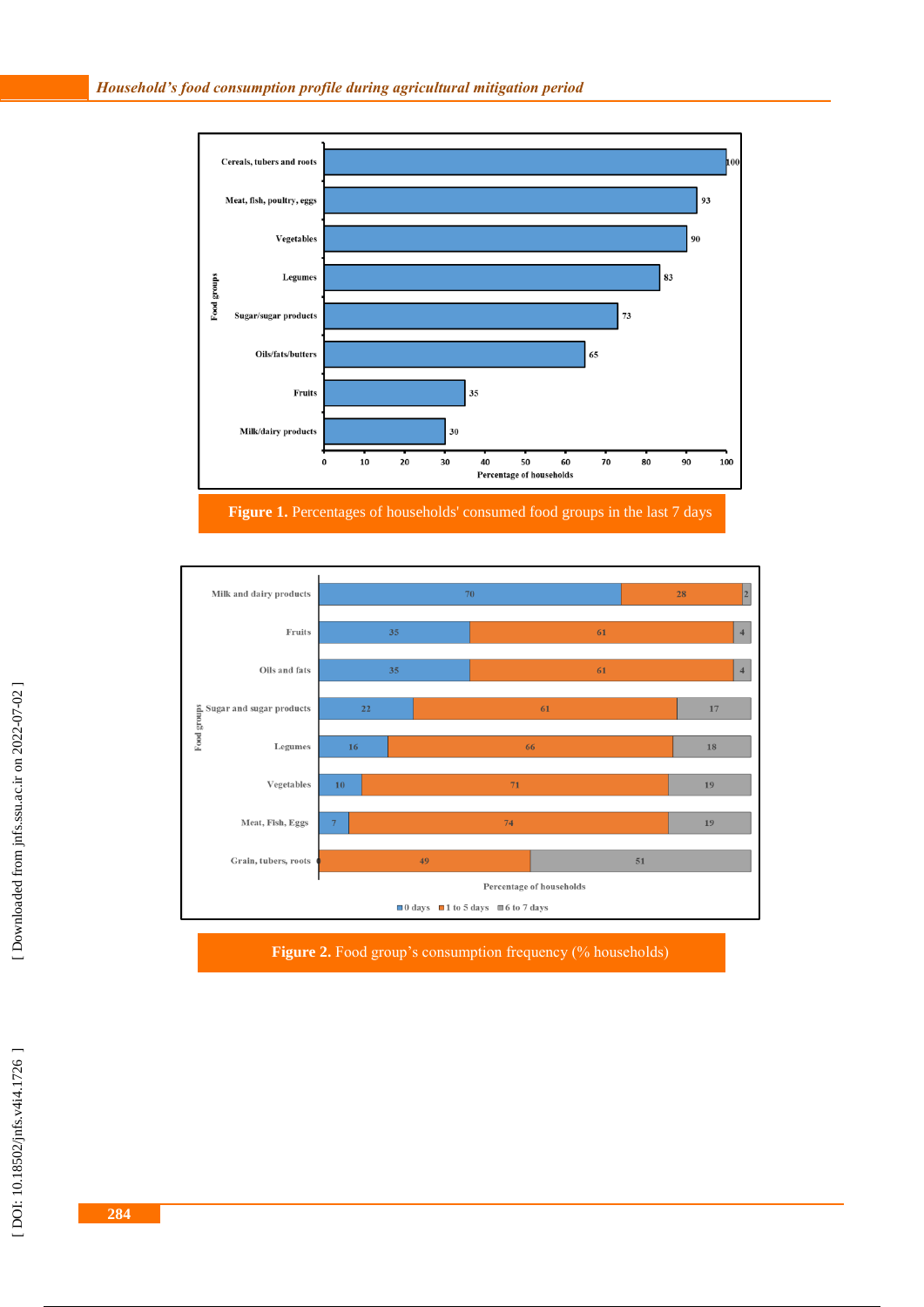| Socio-demographic and economic characteristics<br>N(%) |                     |            |  |  |  |  |  |  |
|--------------------------------------------------------|---------------------|------------|--|--|--|--|--|--|
| Marital status of household head                       | Married monogamy    | 694 (70.5) |  |  |  |  |  |  |
|                                                        | Married polygamy    | 227(23.0)  |  |  |  |  |  |  |
|                                                        | Single              | 21(2.1)    |  |  |  |  |  |  |
|                                                        | Widower or widow    | 41(4.2)    |  |  |  |  |  |  |
|                                                        | <b>Divorced</b>     | 1(0.1)     |  |  |  |  |  |  |
|                                                        | Another             | 1(0.1)     |  |  |  |  |  |  |
| Sex of household head                                  | Male                | 838 (85.0) |  |  |  |  |  |  |
|                                                        | Female              | 147(15.0)  |  |  |  |  |  |  |
| Education level of household head                      | Illiterate          | 655(66.5)  |  |  |  |  |  |  |
|                                                        | Primary             | 125(12.7)  |  |  |  |  |  |  |
|                                                        | Secondary           | 54(5.4)    |  |  |  |  |  |  |
|                                                        | Superior            | 2(0.2)     |  |  |  |  |  |  |
|                                                        | Koranic             | 35(3.6)    |  |  |  |  |  |  |
|                                                        | Alphabetised        | 114(11.6)  |  |  |  |  |  |  |
| Household head age                                     | $15 - 37$           | 330 (33.5) |  |  |  |  |  |  |
|                                                        | 38-50               | 331 (33.6) |  |  |  |  |  |  |
|                                                        | $\geq 51$           | 324 (32.9) |  |  |  |  |  |  |
| Household income resources                             | Farmer              | 474 (48.0) |  |  |  |  |  |  |
|                                                        | Stockbreeder        | 395 (40.0) |  |  |  |  |  |  |
|                                                        | Trader              | 50(5.0)    |  |  |  |  |  |  |
|                                                        | Salaried            | 8(1.0)     |  |  |  |  |  |  |
|                                                        | Market garden       | 12(1.0)    |  |  |  |  |  |  |
|                                                        | Other               | 46(5.0)    |  |  |  |  |  |  |
| Number of household income                             | 1                   | 77(8.0)    |  |  |  |  |  |  |
| resource's                                             | $\overline{2}$      | 415 (42.0) |  |  |  |  |  |  |
|                                                        | $\geq$ 3            | 491 (50)   |  |  |  |  |  |  |
| Origin of household drink water                        | Protected wells     | 374 (38.0) |  |  |  |  |  |  |
|                                                        | Not protected wells | 90(9.0)    |  |  |  |  |  |  |
|                                                        | Fountain            | 521 (53.0) |  |  |  |  |  |  |
| Time remaining before food stock                       | ${}_{\leq 1.0}$     | 401 (41.0) |  |  |  |  |  |  |
| breaking (month)                                       | $1.1 - 4.0$         | 279 (28.0) |  |  |  |  |  |  |
|                                                        | $\geq 4.1$          | 305(31.0)  |  |  |  |  |  |  |
| Province                                               | Boulkiemdé          | 445 (45.0) |  |  |  |  |  |  |
|                                                        | Sanguié             | 238 (24.0) |  |  |  |  |  |  |
|                                                        | Sissili             | 152(15.0)  |  |  |  |  |  |  |
|                                                        | Ziro                | 150(15.0)  |  |  |  |  |  |  |
| Socioeconomic status                                   | Low                 | 383 (38.9) |  |  |  |  |  |  |
|                                                        | Medium              | 275 (27.9) |  |  |  |  |  |  |
|                                                        | High                | 327 (33.2) |  |  |  |  |  |  |
| Areas                                                  | Rural               | 861 (87.0) |  |  |  |  |  |  |
|                                                        | Urban               | 124(13.0)  |  |  |  |  |  |  |

### Table 1. Household socio-demographic characteristics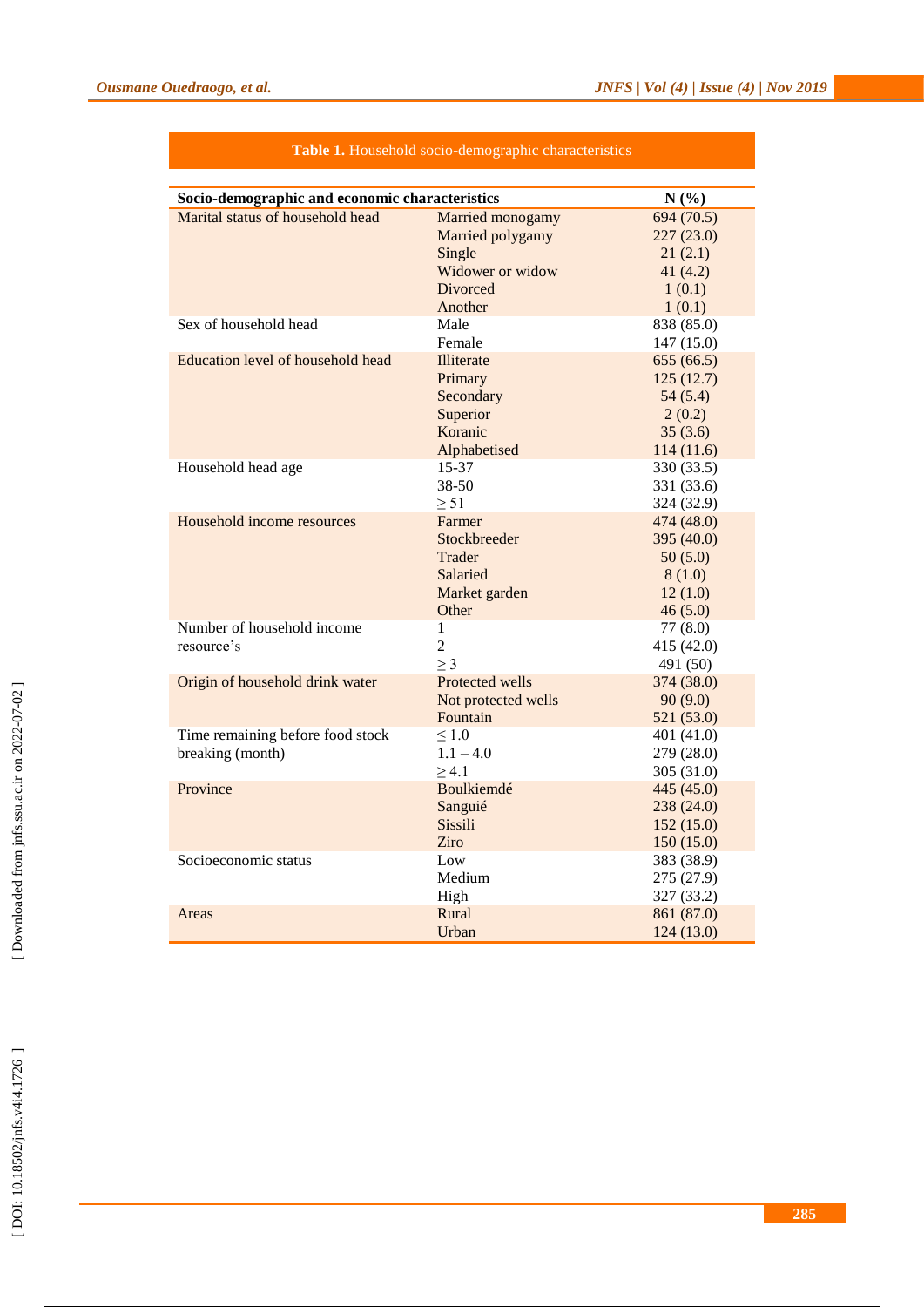| <b>Food items</b> | N   | <b>Purchase</b> | Own production | <b>Collection/piking</b> | <b>Other sources</b> |
|-------------------|-----|-----------------|----------------|--------------------------|----------------------|
|                   |     | $N(\%)$         | $N(\%)$        | $N(\%)$                  | $N(\%)$              |
| Corn              | 748 | 224(30.0)       | 524(70.0)      | 0(0)                     | 0(0)                 |
| Rice              | 650 | 491 (75.5)      | 158 (24.3)     | 0(0)                     | 1(0.2)               |
| Millet/sorghum    | 803 | 138 (17.2)      | 664(82.7)      | 0(0)                     | 1(0.1)               |
| Fonio             | 77  | 54(70.1)        | 21 (27.3)      | 0(0)                     | 2(2.6)               |
| Roots/tubers      | 286 | 162(56.6)       | 117(40.9)      | 0(0)                     | 7(2.5)               |
| <b>Bread</b>      | 492 | 485 (98.6)      | 0(0)           | 0(0)                     | 7(1.4)               |
| Fish              | 841 | 818 (97.3)      | 0(0)           | 0(0)                     | 23(2.7)              |
| Poultry           | 301 | 172 (57.3)      | 121 (40.2)     | 0(0)                     | 8(2.5)               |
| Meat              | 398 | 342 (85.9)      | 43(10.8)       | 0(0)                     | 13(3.3)              |
| Eggs              | 224 | 121 (54.0)      | 103(46.0)      | 0(0)                     | 0(0)                 |
| Milk/dairy        | 296 | 272 (91.9)      | 10(3.4)        | 0(0)                     | 14(4.7)              |
| Legumes           | 821 | 438 (53.3)      | 307 (37.4)     | 0(0)                     | 76 (9.3)             |
| Sugar/honey       | 721 | (100.0)         | 0(0)           | 0(0)                     | 0(0)                 |
| Pasta             | 413 | (100.0)         | 0(0)           | 0(0)                     | 0(0)                 |
| Oils/fats/butters | 638 | 590 (92.5)      | 48(7.5)        | 0(0)                     | 0(0)                 |
| Vegetables        | 887 | 576 (65.0)      | 259 (29.2)     | 18(2.0)                  | 34(3.8)              |
| Fruits (fee, dry) | 346 | 268 (77.5)      | 32(9.2)        | 43 (12.4)                | 3(0.9)               |

#### **Table 2 .** Sources of food consumed in the households during the last 7 days

#### **Table 3 .** Food consumption score (FCS)

| <b>Variables</b>   | N(%)      | $Mean \pm SD$   | CI            | Min  | <b>Max</b> | <b>Median</b> |
|--------------------|-----------|-----------------|---------------|------|------------|---------------|
| FCS (all)          | 985 (100) | $38.1 \pm 23.2$ | 36.7-39.6     | 2.0  | 109.0      | 31.5          |
| Poor               | 274 (28)  | $15.0 \pm 4.4$  | 14.5-15.6     | 2.0  | 21.0       | 16.0          |
| <b>B</b> orderline | 276(28)   | $27.5 \pm 4.1$  | 27.0-27.9     | 21.5 | 35.0       | 27.0          |
| Acceptable         | 435 (44)  | $59.5 \pm 18.4$ | 57.7-61.3     | 35.5 | 109.5      | 55.5          |
| Animal protein CS  | 927 (94)  | $12.7 \pm 9.0$  | $12.1 - 13.2$ | 0.0  | 28.0       | 12.0          |
| Milk/dairy CS      | 296 (30)  | $2.3 \pm 5.0$   | $1.9 - 2.6$   | 0.0  | 28.0       | 0.0           |
| Cereal/tuber CS    | 985 (100) | $10.3 \pm 3.9$  | $10.1 - 10.6$ | 2.0  | 14.0       | 12.0          |
| Legumes CS         | 821 (83)  | $7.5 \pm 6.9$   | $7.0 - 7.9$   | 0.0  | 21.0       | 6.0           |
| Vegetables/leaf CS | 887 (90)  | $2.3 \pm 5.3$   | $1.9 - 2.6$   | 0.0  | 7.0        | 1.0           |
| <b>Fruits CS</b>   | 346 (35)  | $1.2 \pm 1.6$   | $1.1 - 1.3$   | 0.0  | 7.0        | 1.0           |
| Sugar CS           | 721 (73)  | $1.0 \pm 1.1$   | $0.9 - 1.1$ . | 0.0  | 3.5        | 0.5           |
| Oil/fat CS         | 638 (65)  | $0.6 \pm 0.8$   | $0.5 - 0.6$   | 0.0  | 3.5        | 0.5           |

SD: Standard deviation, CI: Confidence interval, Min= Minimum, Max= maximum, CS: Consumption score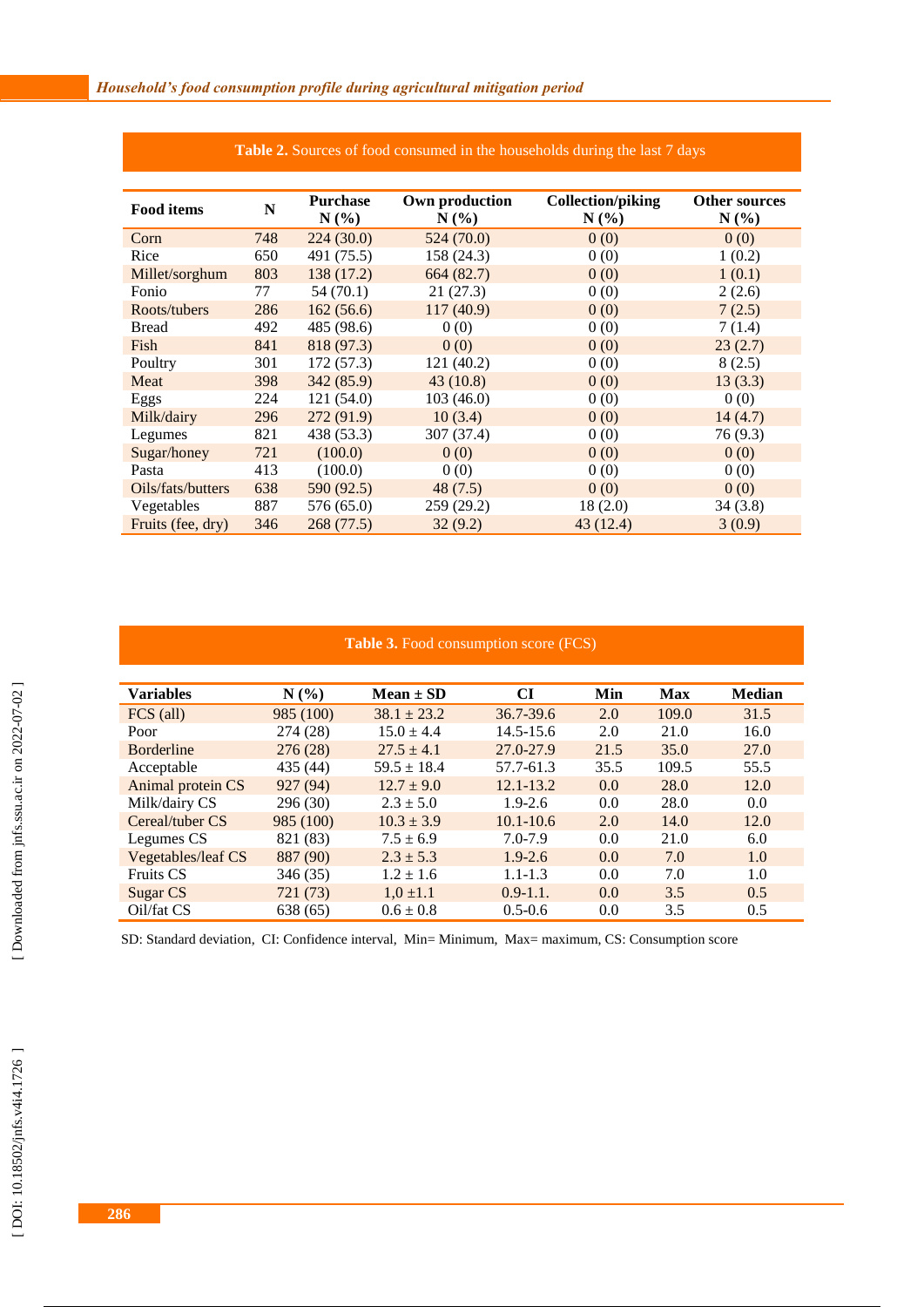|                   | Food group's (FG) |                       |           |                 |           |                |       |           |           |          |
|-------------------|-------------------|-----------------------|-----------|-----------------|-----------|----------------|-------|-----------|-----------|----------|
| <b>Variables</b>  | N                 | <b>Vitamin A-rich</b> |           | Protein-rich    |           |                |       | Iron-rich |           |          |
| Consumption       |                   | NC                    | <b>SC</b> | $\overline{DC}$ | <b>NC</b> | <b>SC</b>      | DC    | <b>NC</b> | <b>SC</b> | $\bf DC$ |
| Province          |                   |                       |           |                 |           |                |       |           |           |          |
| Boulkiemdé        | 445               | 3.8                   | 69.2      | 27.0            | 2.9       | 56.3           | 40.9  | 6.3       | 73.3      | 20.4     |
| Sanguié           | 238               | 3.8                   | 56.3      | 39.9            | 2.1       | 52.1           | 45.8  | 10.5      | 76.9      | 12.6     |
| Sissili           | 152               | 11.8                  | 82.2      | 5.9             | 2.6       | 85.5           | 11.8  | 9.9       | 83.6      | 6.6      |
| Ziro              | 150               | 1.3                   | 96.0      | 2.7             | 3.3       | 80.7           | 16.0  | 5.3       | 94.0      | 0.7      |
| P-value*          |                   | < 0.001               |           | < 0.001         |           | ${}_{< 0.001}$ |       |           |           |          |
| Areas             |                   |                       |           |                 |           |                |       |           |           |          |
| Urban             | 124               | 0.8                   | 91.1      | 8.1             | 3.2       | 73.4           | 23.4  | 6.5       | 84.7      | 8.9      |
| Rural             | 861               | 5.2                   | 69.5      | 25.3            | 2.7       | 62.0           | 35.3  | 7.9       | 78.0      | 14.1     |
| $P-value*$        |                   |                       | < 0.001   |                 | 0.032     |                | 0.215 |           |           |          |
| <b>FCS</b>        |                   |                       |           |                 |           |                |       |           |           |          |
| Low               | 274               | 13.5                  | 85.8      | 0.7             | 8.8       | 91.2           | 0.0   | 19.7      | 80.3      | 0.0      |
| <b>Borderline</b> | 276               | 1.1                   | 97.5      | 1.4             | 1.1       | 98.2           | 0.7   | 4.0       | 96.0      | 0.0      |
| Acceptable        | 435               | 1.4                   | 47.6      | 51.0            | 0.0       | 23.9           | 76.1  | 2.5       | 67.1      | 30.3     |
| $P-value*$        |                   | < 0.001               |           | < 0.001         |           | ${}_{< 0.001}$ |       |           |           |          |

## **Table 4 .** Geographic situation, areas, and FCS as functions of rich food group's consumption

NC= No consumed, SC= sometimes consumed, DC= Consumed at least once a day \*P-value statistically significant at 5%

#### **Table 5.** Food cancumption score (FCS) as a function of socio-demographic and economic characteristics

| <b>Indicators</b>             |                | $\mathbf N$ | Poor<br>FCS (%) | <b>Borderline</b><br>FCS (%) | Acceptable<br>FCS (%) | P-value <sup>a</sup> |
|-------------------------------|----------------|-------------|-----------------|------------------------------|-----------------------|----------------------|
| Household head gender         | Male           | 838         | 25              | 30                           | 45                    | < 0.001              |
|                               | Female         | 147         | 43              | 15                           | 42                    |                      |
| Areas                         | Rural          | 861         | 28              | 27                           | 45                    | 0.29                 |
|                               | Urban          | 124         | 26              | 34                           | 40                    |                      |
| Province                      | Boulkiemdé     | 445         | 27              | 24                           | 49                    | < 0.001              |
|                               | Sanguié        | 238         | 24              | 25                           | 51                    |                      |
|                               | Sissili        | 152         | 34              | 32                           | 34                    |                      |
|                               | Ziro           | 150         | 29              | 41                           | 30                    |                      |
| Number of adults' meals       | $\leq$ 2 times | 459         | 31              | 29                           | 41                    | 0.19                 |
|                               | $=$ 3 times    | 466         | 26              | 28                           | 47                    |                      |
|                               | $\geq$ 4 times | 60          | 23              | 23                           | 53                    |                      |
| Market gardening practice     | Yes            | 229         | 15              | 18                           | 66                    | < 0.001              |
|                               | N <sub>o</sub> | 756         | 32              | 31                           | 37                    |                      |
| Animal possession             | Yes            | 944         | 27              | 28                           | 45                    | 0.06                 |
|                               | N <sub>0</sub> | 41          | 39              | 34                           | 27                    |                      |
| Woman education level         | Illiterate     | 722         | 31              | 28                           | 42                    | 0.10                 |
|                               | Primary        | 105         | 20              | 26                           | 54                    |                      |
|                               | Secondary      | 44          | 16              | 32                           | 52                    |                      |
|                               | Literate       | 8           | 25              | 38                           | 38                    |                      |
|                               | Koranic        | 92          | 24              | 28                           | 48                    |                      |
| Religion                      | Islam          | 339         | 27              | 30                           | 42                    | 0.01                 |
|                               | Catholic       | 332         | 29              | 29                           | 42                    |                      |
|                               | Protestant     | 126         | 37              | 25                           | 38                    |                      |
|                               | Tradition      | 158         | 18              | 25                           | 57                    |                      |
|                               | None           | 30          | 33              | 23                           | 43                    |                      |
| before<br>Time                | $\leq 1.0$     | 401         | 30              | 32                           | 38                    | 0.003                |
| livestock<br>breaking (month) | $1.1 - 4.0$    | 279         | 22              | 25                           | 52                    |                      |
|                               | $\geq 4,1$     | 305         | 30              | 25                           | 45                    |                      |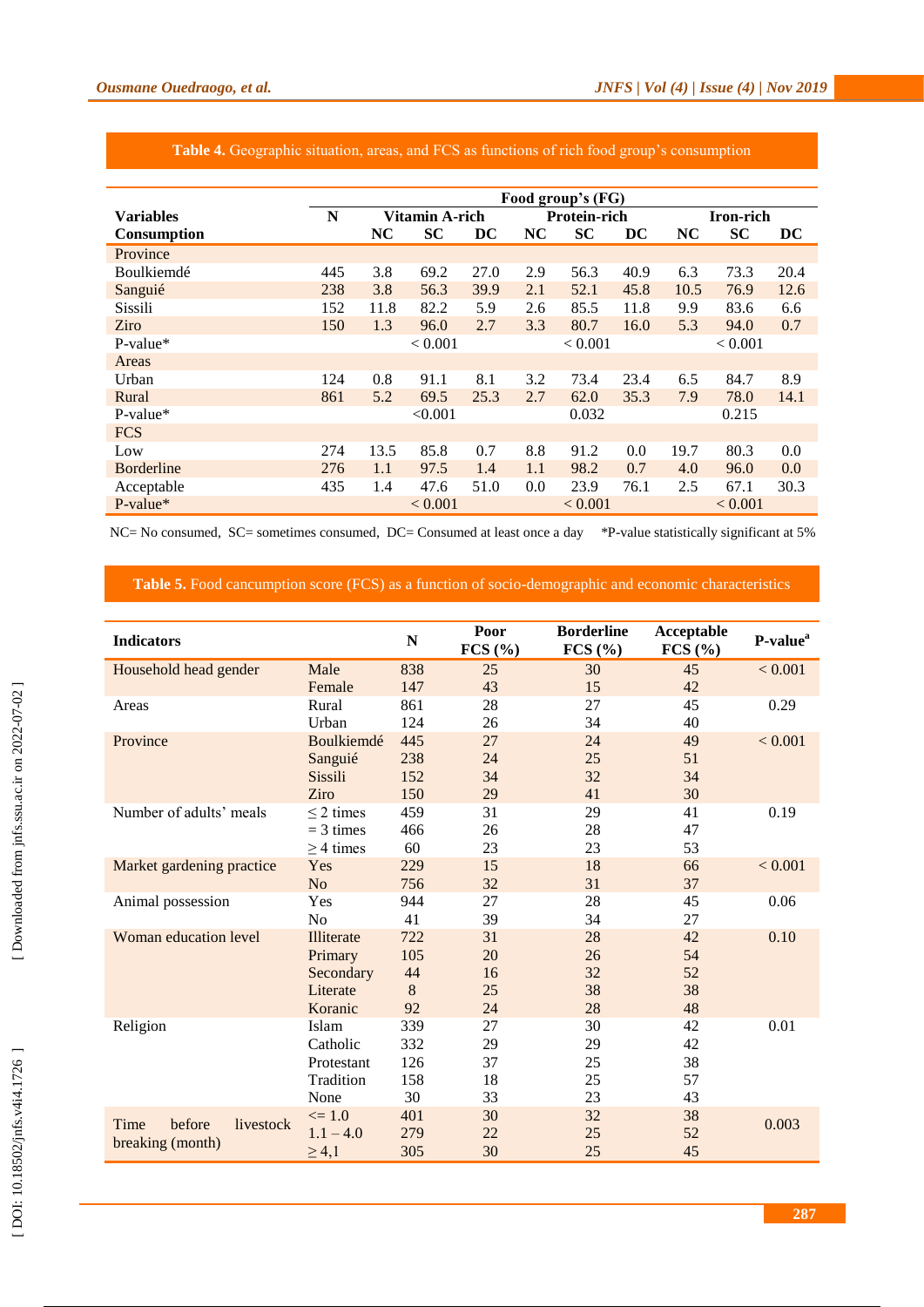| Socio-economic status | Low      | 383 | 29 | 31 | 39 | < 0.001 |
|-----------------------|----------|-----|----|----|----|---------|
|                       | Medium   | 275 | 30 | 30 | 38 |         |
|                       | High     | 327 | 23 |    | 54 |         |
| Income sources number | $\leq$ . | 79  | 30 | 49 | 20 | 0.001   |
|                       |          | 415 | 32 | 33 | 35 |         |
|                       | $>$ 3    | 491 | 24 |    | 56 |         |

<sup>a</sup>: Chi esquire-test

#### **Discussion**

As in most studies, in urban area s the frequency of meals was regular and higher than the rural area s (Food Agriculture Organizatio *et al.*, 2015, Lykke *et al.*, 2002) .

In this study, the high consumption rate of cereals was strongly due to their physical availability. During early February 2017, the food situation was satisfactory and characterized by availability of cereals in the market with a general rise in prices (Green Africa *et al.*, 2017). Households with a low consumption frequency of specific nutrient-rich foods would be at a high risk of micronutrient deficiency. Low consumption of proteins exposes the individuals to acute malnutrition and growth retardation. In Burkina Faso, children of pre -school age had low or no consumption of provitamin A -rich food s (Zongo *et al.*, 2017). The reasons were financial accessibility, seasonal availability , and also ignorance.

Households in the Centre -West Region had similarities to those of Niger (Nielsen AC *et al.*, 2014), Bissau Guinea , , Mali (Welthungerhilfe, 2013) , and Ghana (Koffi *et al.* ) according to cereal food consumption. Households (97.3%) in Abidjan , Côte d'Ivoire had a diet based on cereals, roots , and white tubers during December 2012 and 42.1% of them consumed milk or dairy products (Kouassi *et al.*, 2013). These households consumed more milk or dairy products than those in the Region of Centre -West during 2017 (30%).

In Centre -West of Burkina Faso, the households with animals were less affected by food insecurity than those who had none. At Niger, a study showed that food consumption was improving with the possession of animals.

In addition consumption of products derived from livestock (meat and milk) increased the FCS and also the possession of livestock improved index of wealth, and consequently the household's food security (INS -Niger *et al.*, 2011)

The mode of acquisition of food was based on the food type, food availability during the study period , and household wealth. Population's food profile varies considerably from one region to another depending on the productions and local availabilities on the one hand and the purchas e power of households on the other hand (Regional strategic analysis and knowledge support system *et al.*, 2011) . Indeed, sorghum, millet, corn, rice, fonio (*Digitaria exilis* ), vegetables and leaves, as well as oil came from majority of the households' own-production. However, the tubers/roots, wheat/bread, fish, meat, poultry, eggs, alcohol, oils and fats, fruits, milk , and legumes were mainly from market purchases. The dry bean is an important source of vegetable protein and reduce s the deficit in animal products' consumption for the poorest families. Pasta, sugar , and salt cannot be produced by households; so, they totally came from purchases.

The diversity of food consumption and food consumption frequency in households were important indicators in measuring food security.

The analysis indicates that 28% of the households had a poor FCS, while 28% were at the borderline with regard to FCS. For these two categories of households, food was monotonous, undiversified , and less rich. These households (56%) were food insecure, moderate , and severe. The 44% of the remaining households had rich and diverse food consumption in food security.

In Burkina Faso, a prevalence of food insecurity,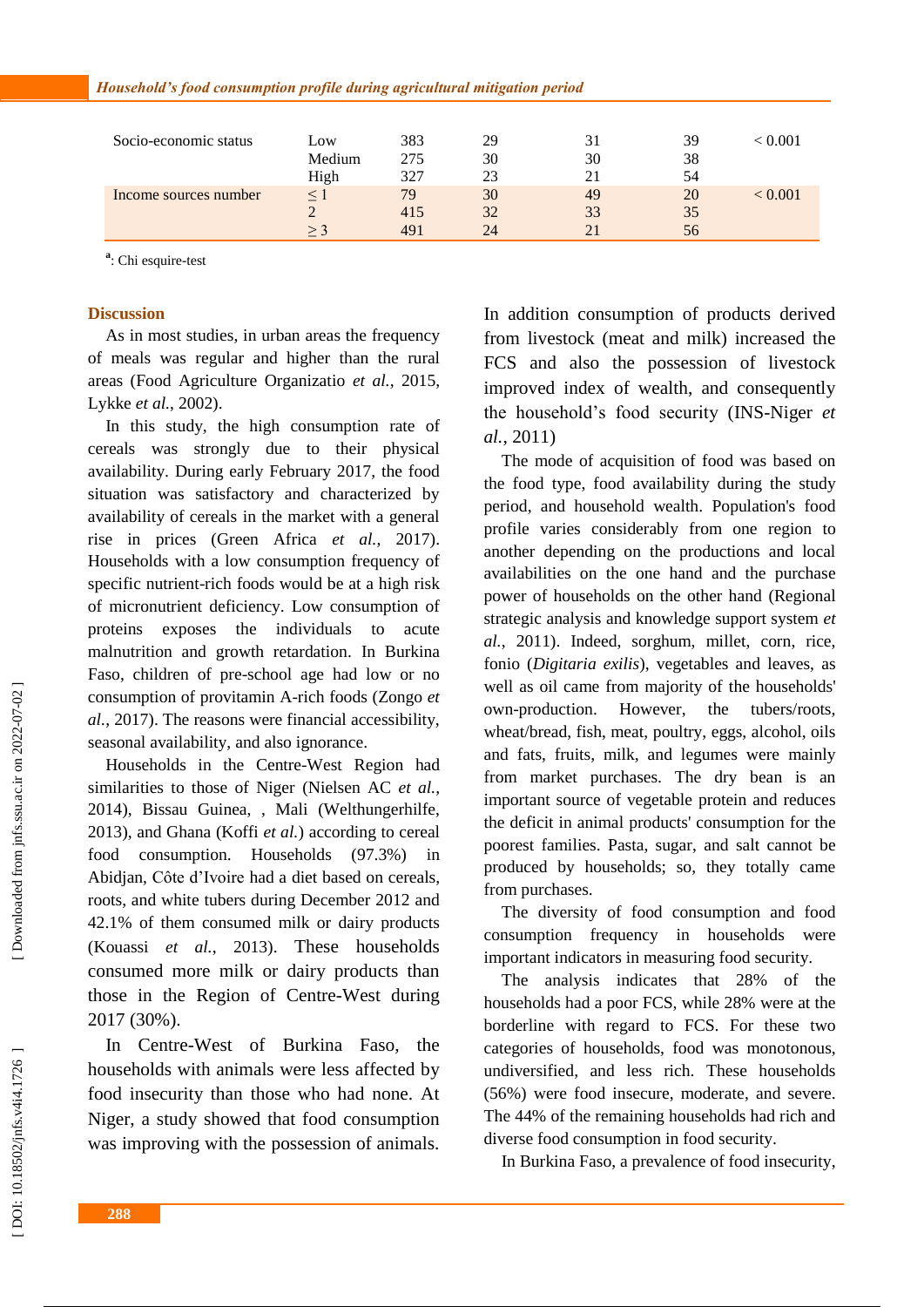higher than the average national level, was observed in the central regions (Loada and Ouredraogo/Nikiema, 2008, World Food Programme, 2014) .

In February 2017, similar studies were conducted in Nigeria (Jean -Martin, 2017), Zambia (Allan *et al.*, 2017) , and Yemen (Adham *et al.*, 2017) through interviews by telephone calls . The number of households was higher in the Region of the Centre -West of Burkina Faso with acceptable FCS (44%) than those found in Zambia at Western (39.25%) and Yemen at Raymah (28.88%) durin g February 2017.

There were less households in the Region of the Centre -West of Burkina Faso with acceptable FCS (44%) than those in Nigeria at Borno North (61.22) and Adamawa North (66.42%); in Mali (89%) (Agronomist and veterinary *et al.*, 2014). This difference is the fact that in Mali it was a food security project for women and children in the Region of Mopti, which is not the case in the Centre - West Region.

Naturally, food consumption diversity may depend on certain socio-demographic and economic characteristics at the household level. In Abidjan, being the household head, young, and educated, having income sources and food stocks reduced the risk of food insecurity for the household (Kouassi *et al.*, 2013).

In Centre -West of Burkina Faso, the most vulnerable people to food insecurity included those living in households with one or two income source s. More than 75% of the households with at least three income sources had borderline to acceptable food consumption score s. This is confirmed by a study carried out in Chad, which noted that diversification of income sources was a key strategy for households to improve their food security (Ollo et al., 2013).

In Centre -West of Burkina Faso, the households with animals were less affected by food insecurity than those who had no animals. At Niger , a study showed that food consumption improved with possession of animals. In addition , consumption of products derived from livestock (meat and milk) increased the FCS and possession of livestock improved the wealth index and the household's food security consequently (INS -Niger *et al.*, 2011).

The practice of market gardening was crucial for the household's food consumption. Among households who practiced gardening, 45% had an acceptable FCS; whereas, 27% of those who never practiced gardening had acceptable FCS  $(P < 0.05)$ . Households headed by women were most affected by poor FCS than those headed by men in the Centre -West Region, which is also confirmed by several other studies (INS -Niger *et al.*, 2011, Koffi *et al.*, 2011, Ollo *et al.*, 2012).

Religion and availability of stock during harvest were also among the other critical factors in the household's food situation in the Centre -West Region. The household s' food situation with poor FCS can be explained by their current economic situation and food stock weakness . Furthermore, climate changes decrease the households' resilience to food insecurity. These households must have food assistance to improve their food situation. During 2017, in Niger (Kountche *et al.*, 2017) and Chad (Mary -Ellen *et al.*, 2017) , WFP food assistance improve d beneficiary household's food consumption.

Considering the advantages of this study, the 7 -day recall can be mentioned as the most appropriate recall period to capture information about household s' habitual diet. The determination of FCS was also quick and easy.

It should be noted that this study has some limitations. A 7 -day recall requires some effort on the part of the interviewees to remember what was prepared , purchased , and consumed in the household.

## **Conclusion**

This study presented the characteristics of food consumption at the household level in the Region of the Centre-West of Burkina Faso. To inevstigate the status of households' food consumption 7 -day recall method was applied.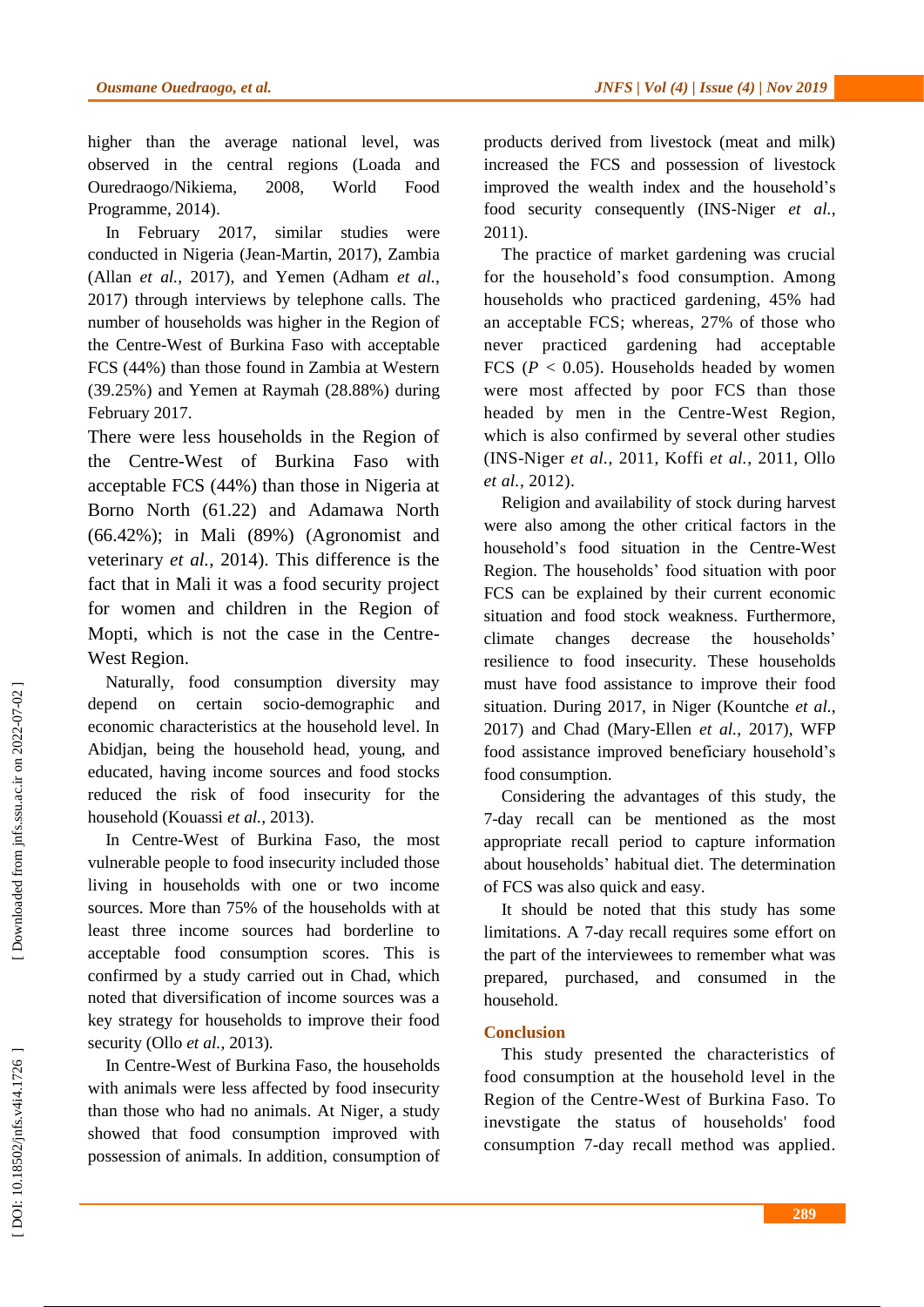This method allows to highlight the association of food consumption with sociodemographic and economic characteristics Gender of the household head, availability of food stock, number and diversification of income sources, religion, market gardening practice , and socioeconomic status were among the crucial factors in improving the households' food consumption. Urban households mainly used the market channel for their food supply while in rural area it was mainly the own production. The household's with poor to borderline FCS must have food assistance to improve their food situation. Therefore, it is necessary to formulate and implement food security policies targeting vulnerable households to ensure a healthy diet . Similar surveys should be planned to provide answers for the questions with regard to the evolution of households' food consumption during specific periods of the year in Burkina Faso . However, the household food distribution among the members must be treated in future studies.

## **Conflicts of interest**

The authors have no conflict of interest.

## **References**

- **Adham M, Arif H, Jean -Martin B & Endalkachew A** 2017. mVAM Bulletin #19: February. Access to food assistance improves. YEMEN, WFP. In p. 5.
- **Agronomist and veterinary, Protos, ICD, Union E & CONFED** 2014. Final post -harvest survey report on the dietary diversity score -Food consumption score /Analysis of vulnerability and food security/women and children food security in Mopti. p. 49: Bamako, Republic of Mali.
- **Allan M, Arif H & Andrew O** 2017. mVAM Bulletin #8: January/ February. WFP.
- **Barbara S, et al.** 2012. West African food composition table. Food and Agriculture Organization.
- **Coates J, et al.** 2007. Diet diversity study: Emergency Needs Assessment Service (ODAN).

## **Author's contributions**

Ouedraogo O, Compaore EW R, and Amouzou SKE designed and carried out the study. Ouedraogo O, Compaore EW R , and Amouzou SKE participated in data collection, analysis , and interpretation. Ouedraogo O, Compaore EW R , and Amouzou SKE wrote the manuscript. **.** Zeba AN made critical revisions in the article. The final manuscript was approved by Dicko M H. All authors read and approved the final manuscript.

## **Acknowledgments**

We thank the Centre -West regional health management and health districts for their good cooperation in this study. Thanks to nutritionists and the investigators for their valuable assistance in the collection of the data. Thanks to the people of Centre -West Region for their voluntary participation in the study.

## **Abbreviations**

FCS: food consumption score, WFP: world food programme, FAO: food and agriculture organisation, CI: confidence interval, SD: standard deviation, NC: not consumed, CS: consumption score, SC: sometimes consumed, CD: consumed at least one a day.

Friedman School of Nutrition Science and Policy Tufts University,: Boston.

- **Conseil National de Sécurité Alimentaire** 2016. Plan de réponse et de soutient à la population vulnérable à l'insécurité alimentaire.
- **Dean AG, Sullivan KM & Soe MM** 2013. OpenEpi: Open Source Epidemiologic Statistics for Public Health, Version mis à jour 2013/04/06.
- **Deitchler M, Ballard T, Swindale A & Coates J**  2010. Validation of a measure of household hunger for cross -cultural use Food and Nutrition Technical Assistance II Project (FANTA -2) technical report. In Washington DC: USAID.
- **Estelle B & Marie C** 2014. Dietary diversity survey tools and materials operationalizing dietary diversity assessment in the context of monitoring and evaluation of the Mali PASA 5

Downloaded from jnfs.ssu.ac.ir on 2022-07-02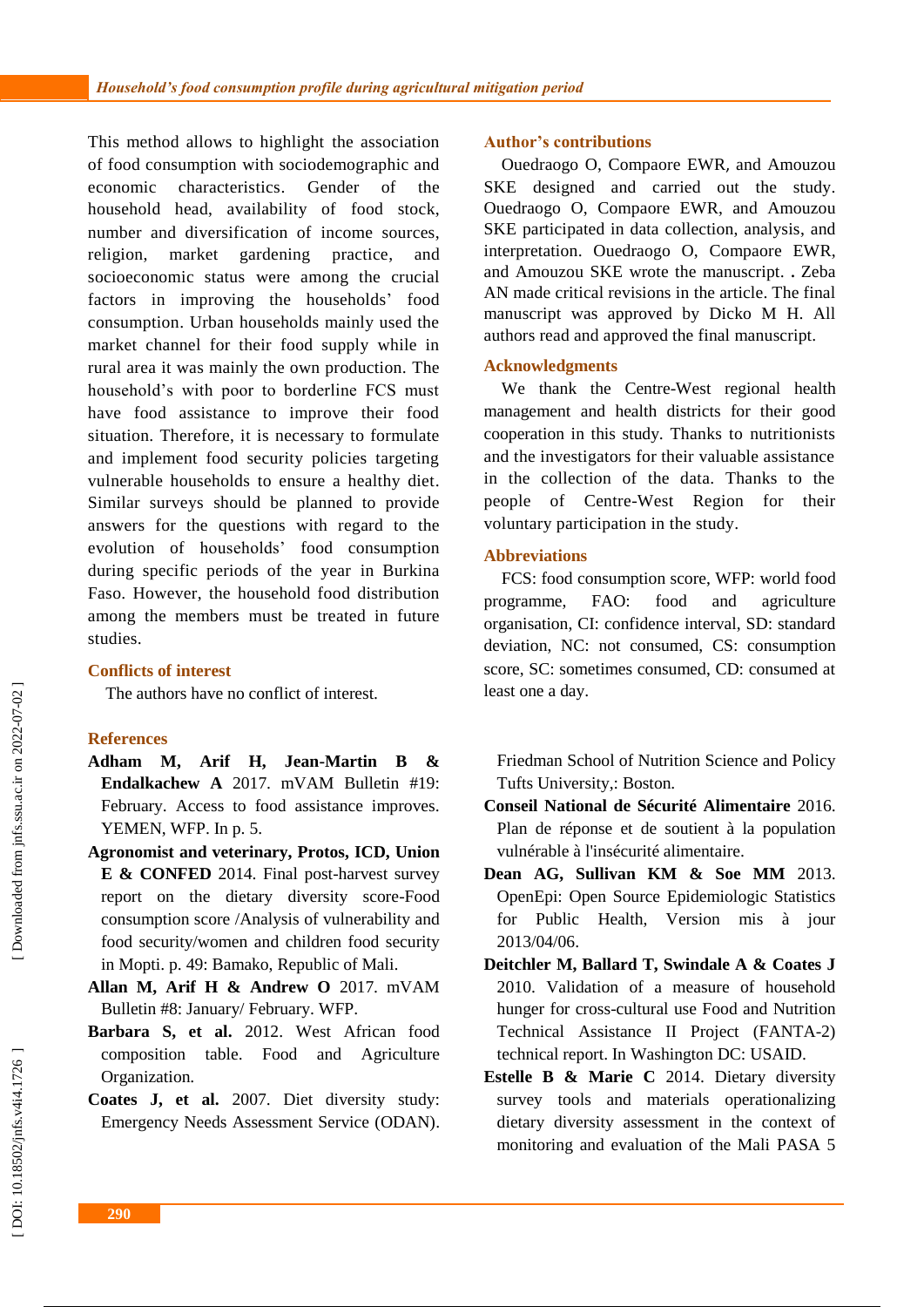food security projects., p. 62. Food and Agriculture Organization of United Nations: Roma, Italy.

- **Food Agriculture Organizatio, PAM & FESWNET** 2015. National Survey on Food and Nutrition Security (ENSAN) in Mali. Early Warning System of the Republic of Mali: Bamako, Republic of Mali.
- **Food and Nutrition Technical Assistance** 2006. Developing and validating simple indicators of dietary quality and energy intake of infants and young children in developing countries: summary of findings from analysis of 10 data sets. Food and Nutrition Technical Assistance Project: Academy for Educational Development, Washington.
- **Gina K, Terri B & Marie C** 2013. Guidelines for measuring household and individual dietary diversity. Food and Agriculture Organization of the United Nations: Rome, Italy.
- **Green Africa, AcSSA, AMASSA & APROSSA**  2017. Update on the food situation in the Sahel (PSA). Monthly grain price information bulletin: Niger - Mali - Burkina Faso. International Green Africa. Afrique verte internationale: www. afriqueverte.org .
- **IBM Corp.** 2011. BM SPSS Statistics for Windows, Version 20.0. . In *Armonk, NY: IBM Corp.*
- **INS -Niger, et al.** 2011. Survey on household food security in Niger. Executive Summary. p. 11: Niamey, Republic of Niger.
- **Institut National de la Statistique et de la**  Démographie 2011. La région du Centre-Ouest en chiffres.
- **Institut National de la Statistique et de la Démographie** 2017. Projections démographiques des communes du Burkina Faso de 2007 à 2020.
- **Jean -Martin B** 2017. mVAM Nigeria Bulletin #6: January/February 2017. WFP. http://vam.wfp. org/ sites/mvam\_monitoring/ .
- **Kennedy G, Razes M, Ballard T & Dop MC**  2010. Measurement of Dietary Diversity for monitoring the impact of food based approache. In *the International Symposium on Food and*

*Nutrition Security: Food -based approaches for improving diets and raising levels of nutrition*  Rome, italy.

- **Koffi A, Damieta M & Bessa V, Silva** 2011. In depth assessment of food security and vulnerability of rural households in Guinea Bissau. p. 81: Bissau.
- **Kouassi B, et al.** 2013. Urban Food Vulnerability Survey: Case of the City of Abidjan. Final report. Abidjan.
- **Kountche bI, Jean -Martin B & Dominique F**  2017. mVAM Bulletin #10: Mars 2017, Niger, WFP. .
- **Loada M & Ouredraogo/Nikiema L** 2008. National Survey on Food Insecurity and Malnutrition. Final report. Ouagadougou, Burkina Faso.
- **Lykke AM, Mertz O & Ganaba S** 2002. Food consumption in rural Burkina Faso. *Ecology of food and nutrition.* **41 (2)**: 119 -153.
- **Mary -Ellen M, Atsuvi G & Madjioudal A** 2017. Monitoring food security and markets in Chad.
- **Ministère de la santé** 2007. Edition et vulgarisation d'une table de composition des aliments couramment consommés au Burkina Faso. Direction de la nutrition.
- **Ministère de la santé** 2016. Enquête nutritionnelle nationale SMART. Rapport final. Direction de la nutrition.
- **Nielsen AC, ICF International Inc & USAID**  2014. Basic study of Title II food security program in Niger.
- **Ollo S, et al.** 2013. Food security assessment of rural households in the Sahelian and Sudanese areas of Chad. p. 40.
- **Ollo S, et al.** 2012. In -depth assessment report on food security for emergency households (EFSA) in 170 municipalities declared at risk of food insecurity in Burkina Faso. Ouagadougou, Burkina Faso.
- **Regional strategic analysis and knowledge support system, Michigan State University & Syngenta ffsa** 2011. Study on food consumption in West Africa. Summary report. p. 82.
- **Tiwari S, Skoufias E & Sherpa M** 2013. Linking measures of household food security to